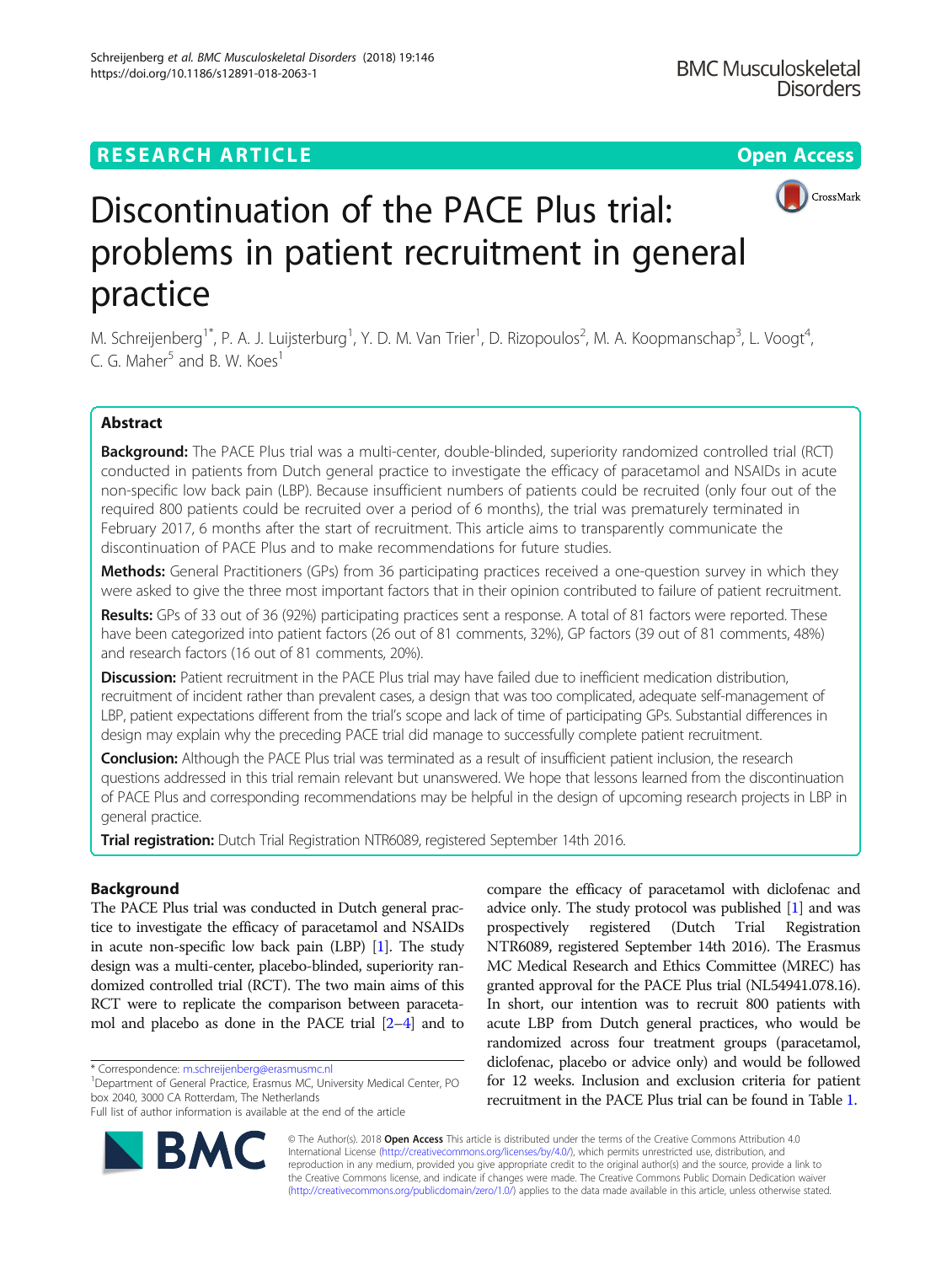| Inclusion criteria                                                                                                                                                                                                                                                                                                                                                                             | Exclusion criteria                                                                                                                                                                                                                                                                                                                                                                                                                                                                               |
|------------------------------------------------------------------------------------------------------------------------------------------------------------------------------------------------------------------------------------------------------------------------------------------------------------------------------------------------------------------------------------------------|--------------------------------------------------------------------------------------------------------------------------------------------------------------------------------------------------------------------------------------------------------------------------------------------------------------------------------------------------------------------------------------------------------------------------------------------------------------------------------------------------|
| • Age between 18 and 60 years;<br>• Low back pain of less than 6 weeks duration;<br>• Primary complaint of pain between the 12th rib and buttock crease;<br>• Experiencing a new episode of low back pain, preceded by a period<br>of at least 1 month without low back pain;<br>• Low back pain severe enough to cause at least moderate pain<br>$(24$ on 0-10 numerical rating scale (NRS)). | • Known or suspected serious spinal pathology;<br>• Currently taking recommended regular doses of analgesics, including<br>paracetamol or diclofenac;<br>• Spinal surgery within the preceding 6 months;<br>• Serious comorbidities preventing prescription of paracetamol or<br>diclofenac:<br>• Use of medication interacting with paracetamol or diclofenac;<br>• Known intolerance for paracetamol or diclofenac;<br>• Pregnancy or planning to become pregnant during the treatment period. |

<span id="page-1-0"></span>Table 1 Inclusion and Exclusion criteria for patient recruitment in the PACE Plus trial

From May 2016, General Practitioners (GPs) were recruited for participation in the trial. Initially, GPs who had experience with patient recruitment in studies conducted by the Erasmus Medical Center (EMC) Department of General Practice were approached for participation. As a second step in the recruitment of GPs, local GPs from the provinces of Zuid-Holland, Noord-Brabant and Zeeland and GPs who were specializing in musculoskeletal disorders at the EMC were approached for participation. Finally, GP residents in their last year of training were asked to participate as part of their training program.

Recruitment of eligible patients for the PACE Plus trial started in September 2016. During the first 10 weeks of the inclusion period of the trial, a total of 79 GPs from 26 practices participated in the trial; GPs from 11 of these practices (42%) had participated in other studies of the EMC Department of General Practice. Twenty-two patients were referred for participation in the trial by a total number of 12 practices. Four out of these 22 patients (18%) could be included in the trial. Eighteen out of 22 (82%) referred patients were excluded; nine patients did not meet inclusion criteria, nine patients declined to participate in the trial after being informed by a research assistant over the phone. Reasons why referred patients did not meet inclusion criteria are presented in Table 2. Shortly after inclusion, the first

included patient declined further participation and was lost to follow-up.

In November 2016, the trial was temporarily suspended due to insufficient patient recruitment and the 'Advice only'-group was removed from the design after approval from the Medical Research and Ethics Committee (MREC) of the Erasmus MC and the funding party (ZonMw), because a majority of participating GPs reported that their patients with LBP did not accept the 25% chance of receiving no medication whatsoever. The 'Advice only'-group was perceived by many patients as well as participating GPs as doing nothing. As a result of the design modification, two of the four included patients were censored from the trial because they had been randomized to the 'Advice-only group'.

After the design modification, a total of 96 GPs from 36 practices participated in the trial; GPs from 13 of these practices (36%) had participated in other studies of the EMC Department of General Practice. Nine more patients were referred for participation in the trial by a total number of six practices. None of the nine patients could be included in the trial; four patients did not meet inclusion criteria and five patients declined participation after being informed over the phone by a research assistant.

Because insufficient numbers of patients could be included despite the study design modification, the PACE

Table 2 Patient referral and inclusion and exclusion in the PACE Plus trial

| Trial period                                                    | Before design modification | After design modification | Total    |
|-----------------------------------------------------------------|----------------------------|---------------------------|----------|
| Number of participating GPs (number of participating practices) | 79 (26)                    | 96 (36)                   | 96 (36)  |
| Referrals (number of referring practices)                       | 22 (12)                    | 9(6)                      | 31 (15)  |
| Exclusions (% of referrals)                                     | 18 (82%)                   | 9 (100%)                  | 27 (87%) |
| Patient did not meet inclusion criteria                         | 9                          | 4                         | 13       |
| Intake of study medicines before inclusion                      |                            |                           | 6        |
| Pain score (NRS $0-10$ ) < 3                                    |                            |                           |          |
| Specific cause of low back pain                                 |                            |                           |          |
| Age $> 60$ years                                                |                            | $\Omega$                  |          |
| Comorbidity/co-medication with interaction                      |                            |                           |          |
| Insufficient knowledge of Dutch language                        |                            | $\Omega$                  |          |
| Patient declined to participate                                 | 9                          | 5                         | 14       |
| Inclusions (% of referrals)                                     | 4 (18%)                    | $0(0\%)$                  | 4 (13%)  |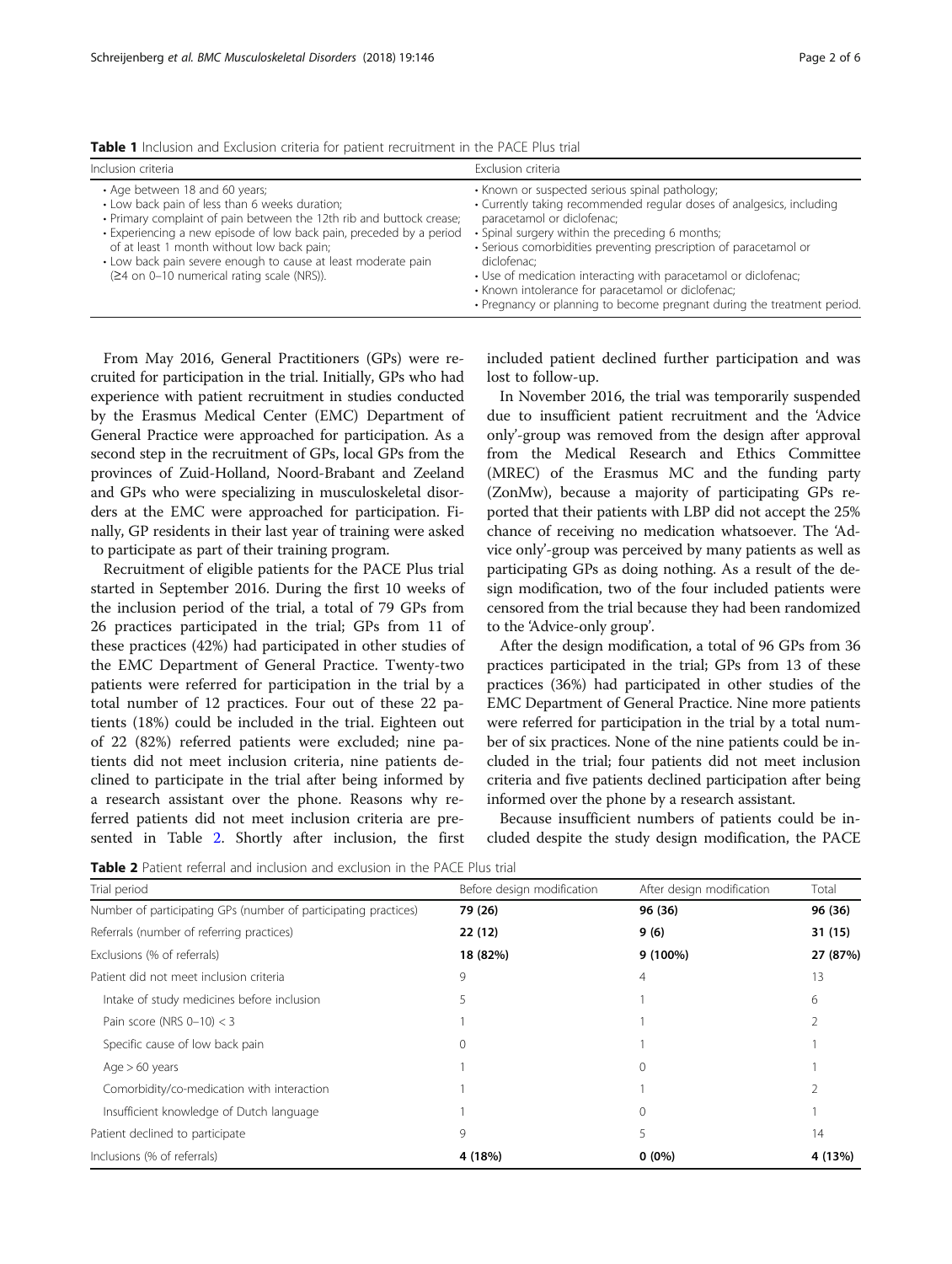Plus trial was terminated in February 2017, approximately 6 months after the start of recruitment. To investigate the underlying reasons for termination of this RCT, GPs from all participating practices were sent a survey. This publication has two aims: firstly, to provide transparent communication about our unsuccessful patient recruitment, including results from the GP survey and secondly, to make recommendations for future researchers in this field of study in order to avoid the problems encountered in this trial.

## Methods

After the PACE Plus trial was discontinued, a letter explaining the trial had been terminated because of insufficient patient recruitment was sent to all local research collaborators (one GP for each participating practice,  $n =$ 36). Attached to this letter was a form with 3 blank answer boxes and a single question: "In your opinion, what are the (3) most important reasons why patient recruitment failed?". GPs were requested to return their answer to this question in a pre-paid envelope that was provided. Reminders were sent 2 and 3 months after the original letter to GPs who had not yet responded to the survey.

MS extracted all responses into Microsoft Excel 2010 as individual reasons. BK, PL and MS created 3 reason categories: patient factors (i.e. factors related to patient expectations and coping mechanisms), GP factors (i.e. factors related to presentation of patients in clinical practice and organization of care) and Research factors (i.e. factors related to trial design and organization). PL and MS categorized all reasons into one of these categories. MS computed percentages using Microsoft Excel 2010 and interpreted initial results. BK and PL checked these computations and interpretation. For categories with a minimum of 8 responses (10% of total reasons), BK and MS selected quotes that represented the opinions of multiple GPs for that specific category. Quotes were translated from Dutch to English by BK and MS.

#### Results

Twenty-six out of 36 GPs responded to the survey after the first letter (19 returned the original filled-out form by post, seven sent an e-mail with their opinion). Six out of the remaining 10 GPs responded after the first reminder (four by post, two by e-mail). After a final reminder, one of the remaining four GPs responded to the question by e-mail. In total, 33 out of 36 practices (94%) sent a response. Not all respondents sent back exactly three factors, this ranged from one to four factors per response. Responses were usually formulated as short sentences. A total of 81 factors were reported (Table 3). These have been categorized into patient factors (26 out of 81 comments, 32%), GP factors (39 out of 81 comments, 48%) and research factors (16 out of 81 comments, 20%).

Most of the comments about patient factors stated that patients had other expectations when seeking care for LBP than participating in a trial (14 out of 26 comments). Examples of these expectations from the survey were patients asking either for alternatives for paracetamol or for stronger pain medication than NSAIDs and patients requesting further diagnostics by x-ray. One GP wrote: "The study went against expectations of patients and doctors. The idea not to

Table 3 Results of survey amongst 33 participating GPs

| GP opinions on why recruitment failed in the PACE Plus trial                                                | Total number of comments (% of total comments) |  |
|-------------------------------------------------------------------------------------------------------------|------------------------------------------------|--|
| 1. Patient factors:                                                                                         | 26 (32%)                                       |  |
| 1.1 Patient had other expectations when seeking care for low back pain                                      | 14                                             |  |
| 1.2 Patients were confident they could self-manage their low back pain                                      | 7                                              |  |
| 1.3 Patient declined participation                                                                          | 5                                              |  |
| 2. GP factors:                                                                                              | 39 (48%)                                       |  |
| 2.1 Insufficient number of patients meeting criteria were seen in practice or spoken<br>to on the telephone | 20                                             |  |
| 2.2 Lack of time or trial forgotten because of other tasks                                                  | 14                                             |  |
| 2.3 The trial had just started or had not yet started in the practice                                       | 3                                              |  |
| 2.4 Not all employees of the practice were sufficiently informed about the trial                            | $\overline{2}$                                 |  |
| 3. Research factors:                                                                                        | 16 (20%)                                       |  |
| 3.1 Medication distribution procedure too complicated                                                       | 7                                              |  |
| 3.2 Research question and design irrelevant for clinical practice                                           | 4                                              |  |
| 3.3 Inclusion and exclusion criteria too restrictive                                                        | 2                                              |  |
| 3.4 Research logistics disturb usual clinical care                                                          | $\mathcal{P}$                                  |  |
| 3.5 Problems in communication with research department                                                      |                                                |  |
| Total number of comments from 33 GPs:                                                                       | 81 (100%)                                      |  |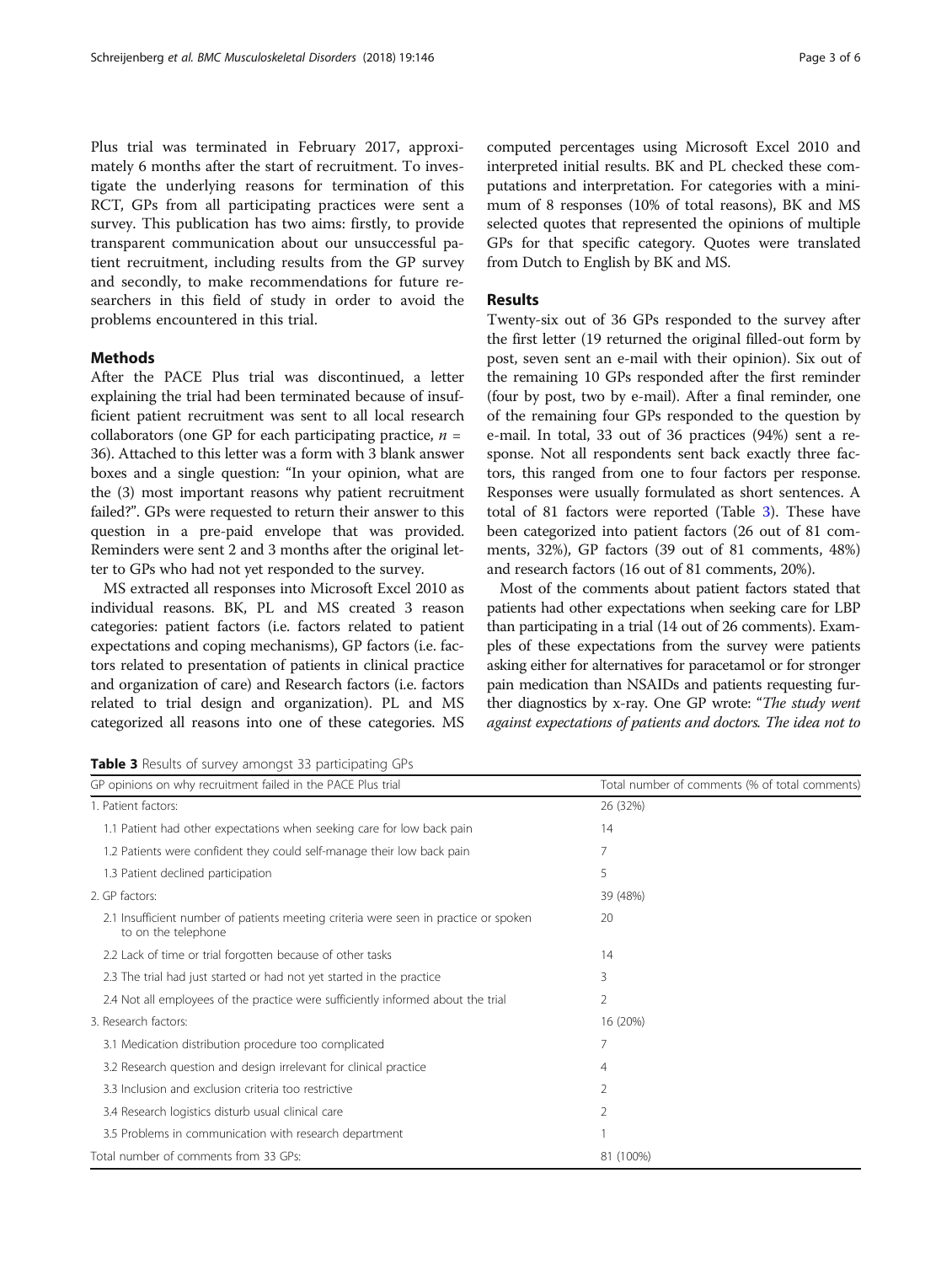take or prescribe pain medication when someone is in pain requires abstract reasoning. GPs aren't happy to dismiss paracetamol, too much time was invested to promote the usefulness of this drug. This means there is a lose-lose situation; both the patient and the GP lose in this trial (at least from a superficial point of view)". Other patient factors mentioned by GPs were that patients felt confident they could self-manage their LBPs (using validated online patient information such as the patient information website of the Dutch College of General Practitioners (NHG) [\[5\]](#page-5-0) or using direct access to physiotherapy, seven out of 26 comments) and patients declining participation in the trial directly in the practice (five out of 26 comments).

Nearly a quarter of all comments mentioned insufficient numbers of patients meeting the inclusion criteria for the PACE Plus trial presenting in the practice or on the phone (20 comments). The quote best capturing this stated: "I personally see few people in my practice that meet the inclusion criteria. Age, duration of complaints, etcetera. The GP's assistant solves a lot of cases; those patients could otherwise have participated in the trial". Another reason that was often stated was lack of time due to patient care and administration tasks (14 comments). Several GPs mentioned forgetting about the trial because of the high workload; one respondent wrote: "It's very hectic! I only remembered to ask my patient to participate after he'd already left". Other GP factors considered organizational issues in the GP practices: two GPs stated that not all employees in the practice were sufficiently informed about the trial, three GPs had only just or not yet started participating in the trial.

Research factors reported could be related to both study design choices and trial organization by the research department. Apart from the GPs mentioning insufficient numbers of patients presenting in their practice, two GPs explicitly stated that inclusion and exclusion criteria were too restrictive to be realistic. Seven GPs found the medication distribution procedure too complicated and the subsequent time delay before the patient received medication unacceptable. Four GPs believed the trial research question was irrelevant for clinical practice. Two GPs stated that the trial design caused disturbance of usual clinical care. Finally, one GP mentioned that communication with the research department was not clear enough.

## **Discussion**

Termination of the PACE Plus trial may be attributable to research logistics and design, patient related and GP related factors. We will discuss these factors considering the survey described above as well as reflecting on design choices made in this trial's predecessor, the PACE trial, which did manage to successfully recruit 1650 patients with comparable complaints.

In retrospect, an important weakness in the logistics of PACE Plus was the complicated medication distribution procedure, as mentioned by several GPs in the survey. Patients could only be randomized once informed consent was signed and the baseline questionnaire had been filled out; very often, patients could not find the time to do this immediately after referral, which meant randomization and preparation of a medication pack would be delayed. As GP practices participating in the trial were spread across three Dutch provinces, 24-h postal delivery was used to get medication packs to participants. In practice, this meant that patients who were in pain had to wait at least 24 to 48 h before receiving medication; in contrast, if patients declined to participate in the trial and asked their GP for a prescription, they would usually be able to pick up pain medication at their local pharmacy within an hour. Alternatively, patients could buy paracetamol and NSAIDs as over-thecounter medication without a prescription. Although our medication distribution procedure did fit within the limitations of Dutch law on medical research in humans, we have underestimated the potential for delay to arise in practice, the discomfort this meant for the participants and the unfavorable position of the trial in comparison to conventional treatment options.

During the design phase of PACE Plus, an alternative medication distribution procedure was considered. In this scenario, GPs would be asked to inform patients about the trial, collect informed consent, randomize patients and give them a medication pack immediately. However, under Dutch law on medical research in humans, this meant medication packs would have to be stored in a locked, temperature controlled environment, for which extra records would have to be kept by participating GPs. Although this scenario more closely resembled clinical practice and diminished delay, the procedure was dismissed because it would ask a substantially larger investment of time of participating GPs (who were already on a very tight schedule) and would require purchasing special medication storage equipment for all participating practices, for which trial budget did not allow.

Apart from logistics, alternative target populations were also considered during design of the trial. We chose to recruit patients with a new episode of acute LBP (incident cases) as opposed to prevalent cases of acute LBP (less than 6 weeks of pain) for two reasons. Firstly, our main aim was to replicate the PACE trial, which used incident cases. Secondly, many patients with prevalent LBP would already be using recommended doses of paracetamol or NSAIDs and would therefore be ineligible for participation in the trial. A more feasible alternative might have been to recruit patients with chronic LBP, but this of course would mean investigating a completely different research question and a design with a much longer followup period. Therefore, although more challenging than the alternatives, recruitment of incident cases of acute LBP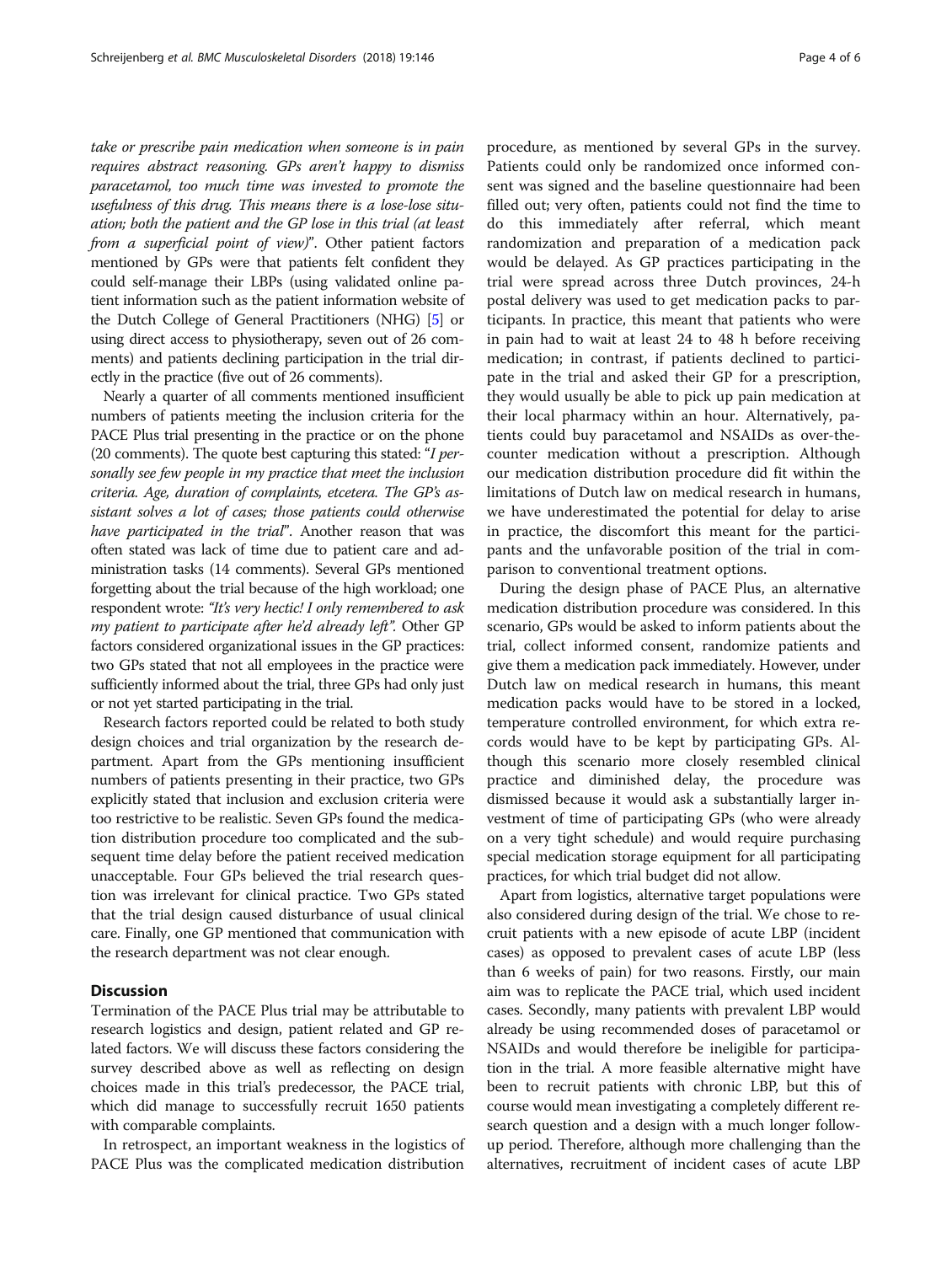<span id="page-4-0"></span>seemed the most appropriate choice considering the aim of our trial. The discontinuation of this trial supports the previous finding that recruiting incident cases during the GP's consultation is associated with a lower probability of complete and timely patient recruitment [[6](#page-5-0)]. For future research, other designs such as an RCT embedded in a cohort of patients with recurrent LBP could be considered as an alternative to recruitment of incident cases during the first consultation.

Another design choice that may have impacted the feasibility of this trial was the objective to both repeat PACE and explore the alternatives to paracetamol in one trial. Not only did this mean that double the number of patients had to be recruited than when comparing just paracetamol and placebo, it also meant that the trial was more complicated to explain to both participating GPs and eligible patients. In hindsight, it might have been better to focus on one of our objectives and design the trial accordingly.

In terms of patient factors, effective self-management of LBP may have had an impact on patient recruitment. This is supported by the fact that the most important reason for exclusion during PACE Plus was patients already taking one of the study medicines; furthermore, several GPs mentioned in the survey their patients were confident they could self-manage their LBP. Several societal developments could have contributed to this improved selfmanagement. Firstly, since 2006, patients have access to physiotherapy without referral from a GP, although research suggests this does not influence the number of GP visits [\[7](#page-5-0)]. Secondly, it was demonstrated that the introduction of a patient information website of the NHG [[5\]](#page-5-0) has led to a decrease in healthcare usage of 12% [\[8](#page-5-0)]. Finally, both paracetamol and NSAIDs are available without a doctor's prescription, as they are registered as over-thecounter medications in the Netherlands.

In PACE Plus, 14 of 27 excluded patients declined to participate in the trial. This is highly related to the comments of GPs that patients had other expectations and that patients declined participation. The trial did not provide any new treatment or in fact, any intervention that the patient could not obtain over-the-counter as mentioned above; instead, it relied on altruism of patients to answer the research question. The reason why patients declined to participate may have been because the underlying problem and research question were not considered relevant enough by many patients, as was mentioned in the survey by four GPs. This may have been avoided by discussing research ideas with a group of acute low back pain patients and taking their specific preferences and expectations for both treatments and outcomes into consideration.

Lack of GP's time was often mentioned as a factor affecting patient recruitment. This statement appears to reflect recent trends in increasing workload for Dutch GPs because of changes in the national health care system [\[9\]](#page-5-0). As a result of this increasing workload, less time is available for participating in clinical research, which affects the feasibility of conducting clinical trials in general practice [\[10\]](#page-5-0).

GPs participating in the PACE Plus trial reported a lower incidence of acute LBP than was initially expected based on incidence figures reported in the NHG practice guideline  $[11]$ . This may have been because of Lasagna's law [\[6](#page-5-0), [12,](#page-5-0) [13](#page-5-0)], the phenomenon that researchers overestimate the number of available patients meeting inclusion and exclusion criteria of a trial (originally formulated as "the incidence of patient availability sharply decreases when a clinical trial begins").

Considering PACE Plus investigated a highly similar patient group and similar interventions to the original PACE trial, we looked into differences between the two studies that may explain why PACE successfully completed patient recruitment while PACE Plus failed to do so. Firstly, the total budget in the PACE trial was substantially higher than in PACE Plus, which meant that in PACE, three fulltime research assistants could be employed as opposed to 1.2 fulltime equivalent in PACE Plus. Furthermore, both GP's and participants could be reimbursed for their time invested in the trial in PACE, whereas there was no compensation in PACE Plus.

Table 4 Lessons learned from discontinuation of the PACE Plus trial and corresponding recommendations for future research Lessons learned **Recommendations** for future research

| • Even though treatment distribution follows legislation and works on<br>paper, they may have issues in practice that affect patients.<br>• Asking GPs to recruit incident cases during the first consultation seems<br>unlikely to be successful considering the current workload in general<br>practice.<br>• Attempting to answer several research questions at once not only<br>requires more patients but is also more complicated to explain to<br>GPs and potential participants.<br>• Interests and expectations of patients can collide with scientifically<br>interesting questions in practice.<br>• The number of available patients meeting inclusion criteria is easily<br>overestimated (Lasagna's Law).<br>• Negative perception of trial treatment may influence participation of | • Keep treatment distribution as simple as possible and provide an<br>attractive alternative to conventional therapy.<br>• Try to answer your research question in prevalent cases or use<br>alternative designs such as a trial within a cohort study. Take into<br>account reimbursement of GPs in grant application and budgeting<br>(especially if you do end up recruiting incident cases).<br>• Choose your most important research question and design your trial<br>to be as simple as possible.<br>• Before starting a trial, ask a patient panel for their preferences and<br>expectations of treatments and outcomes. Ask GPs if they know of<br>any reservations about treatments you consider using.<br>• Take Lasagna's law into account when planning your trial.<br>• Consider conducting a pilot trial and taking part in Mandatory |
|----------------------------------------------------------------------------------------------------------------------------------------------------------------------------------------------------------------------------------------------------------------------------------------------------------------------------------------------------------------------------------------------------------------------------------------------------------------------------------------------------------------------------------------------------------------------------------------------------------------------------------------------------------------------------------------------------------------------------------------------------------------------------------------------------|------------------------------------------------------------------------------------------------------------------------------------------------------------------------------------------------------------------------------------------------------------------------------------------------------------------------------------------------------------------------------------------------------------------------------------------------------------------------------------------------------------------------------------------------------------------------------------------------------------------------------------------------------------------------------------------------------------------------------------------------------------------------------------------------------------------------------------------------------|
| both GPs and patients.                                                                                                                                                                                                                                                                                                                                                                                                                                                                                                                                                                                                                                                                                                                                                                             | Continuous Education.                                                                                                                                                                                                                                                                                                                                                                                                                                                                                                                                                                                                                                                                                                                                                                                                                                |